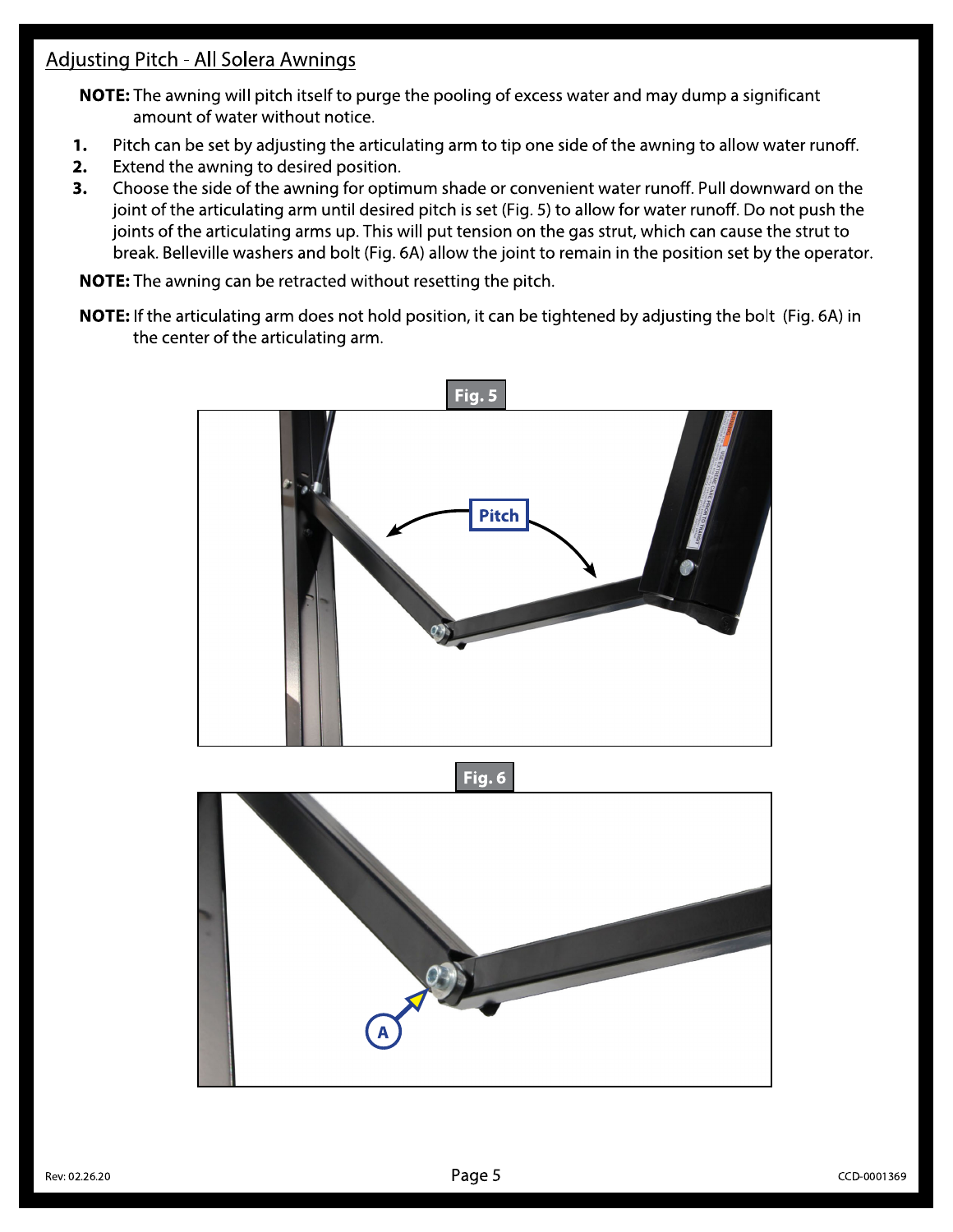### **Troubleshooting**

#### **Manual Override**

In the event of power loss or motor failure, the awning can be extended and retracted manually. Perform the following procedure to manually retract the awning.

- **NOTE:** This procedure may also be performed to extend or retract the awning in the event of dry camping or camping without a battery.
- 1. Remove the rubber grommet (Fig. 7A) from the drive head assembly, exposing the manual override nut on the motor.
- **NOTE:** The drive head assembly is always located on the right side of the awning as it is viewed from outside of the coach.
- $2.$ Using a  $\frac{7}{16}$  socket and cordless/power drill, spin the manual override nut counterclockwise to retract the awning (Fig. 8).



- NOTE: A ratchet may also be used to turn the manual override nut. Using a ratchet will take a significant amount of time and should only be used if no cordless/power drill is available.
- NOTE: Use caution when retracting the awning manually. The use of a step stool or ladder may be required to completely retract the awning.
- 3. When the awning is completely retracted, remove socket or drive device and replace the rubber grommet in the drive head assembly.
- **NOTE:** The motor's internal drive system prevents the awning from moving (extend or retract) on its own. If the motor is damaged or disabled, be sure to secure the awning in the retracted position with a strap around both the outer support arm and the mounted support arm before the manual override nut is released.

# **ACAUTION**

During incidents of high wind, heavy rain or extended time away from the unit, it is advisable to retract the awning completely to prevent damage to the awning and the RV.